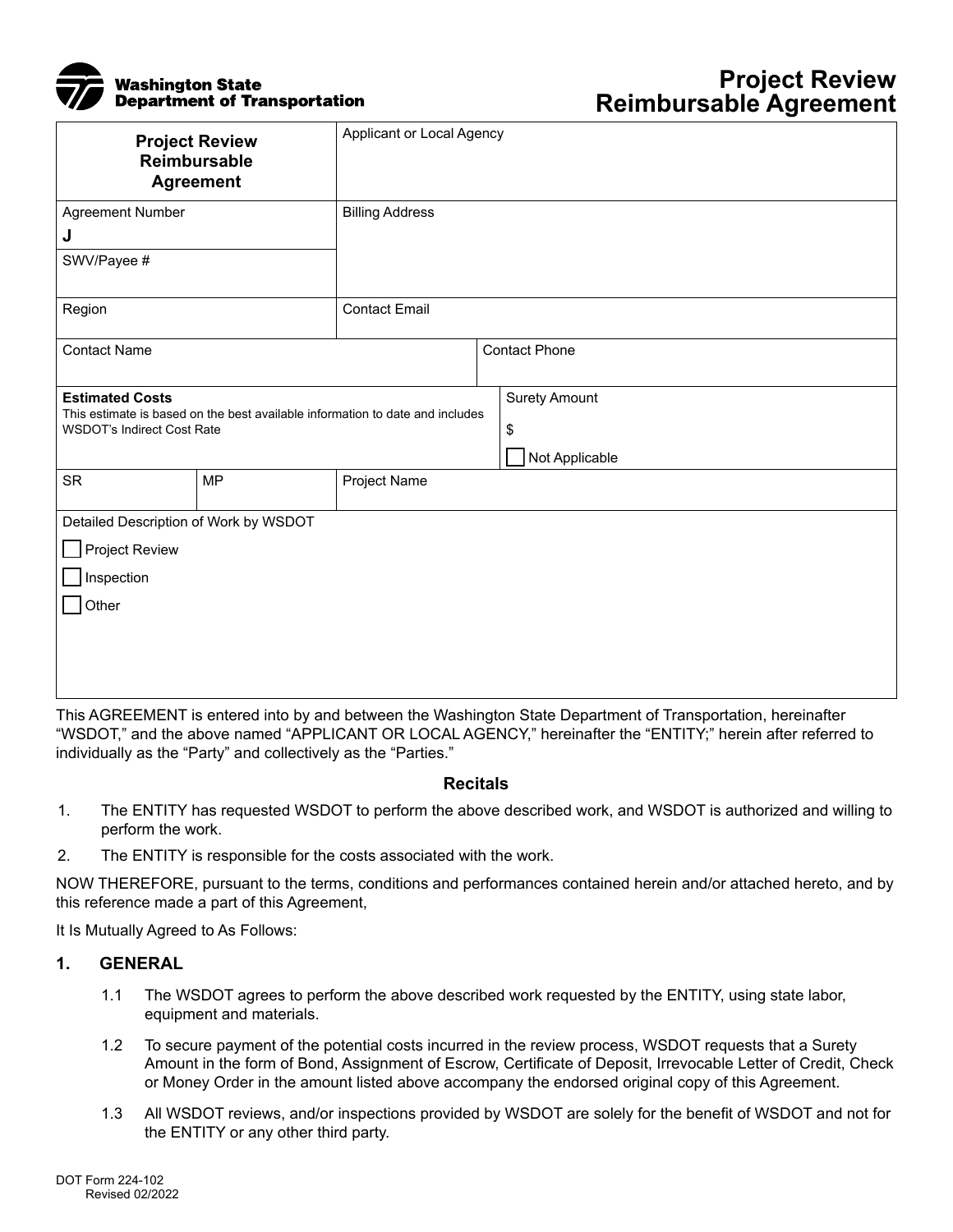# **2. PAYMENT**

- 2.1 The ENTITY, in consideration of the faithful performance of the work by WSDOT, agrees to reimburse WSDOT for the actual direct and related indirect costs associated with the work, including WSDOT's current administrative indirect cost rate.
- 2.2 The ENTITY agrees to make payment for the work by WSDOT within thirty (30) calendar days from the date of a state invoice.
- 2.3 The ENTITY agrees that if it fails to make payment within thirty (30) calendar days of the invoice, the WSDOT may charge interest in accordance with RCW 43.17.240 and may elect to send the outstanding invoice(s) to a WSDOT contracted collection agency resulting in the assessment of additional fees and/or penalties.
- 2.4 Upon payment of all WSDOT invoices by ENTITY, WSDOT will release rights of remaining Surety Amount.

# **3. INCREASE IN COST**

3.1 The Parties agree that the estimated cost of the work may be exceeded by up to twenty-five (25) percent. In the event costs exceed the estimated costs by more than twenty-five (25) percent the Parties agree to modify the estimated cost of work by written amendment, signed by both Parties.

## **4. ASSIGNMENT**

4.1 This Agreement, and any claim arising under this Agreement, shall not be assignable or delegable by either Party, either in whole or in part.

## **5. INDEMNIFICATION**

5.1 The ENTITY shall defend, protect and hold harmless WSDOT, its officers, officials, employees, and/or agents from and against all claims, suits or actions arising from the negligent acts or omissions of ENTITY, its officers, officials, employees, assigns, contractors, sub-contractors, tenants, sub-tenants, licensees, invitees and/or agents while performing under the terms of this Agreement. This defense and indemnity obligation shall not include such claims, actions, costs, damages, or expenses which may be caused by the sole negligence of WSDOT, its officers, officials, employees, contractors, sub-contractors and/or agents; provided, however, that if the claims, suits or actions are caused by or result from the concurrent negligence of (a) WSDOT, its officers, officials, agents, contractors, sub-contractors or employees and (b) the ENTITY, its officers, officials, employees, assigns, contractors, sub-contractors, tenants, sub-tenants, licensees, invitees and/or agents, or involves those actions covered by RCW 4.24.115, this indemnity provision shall be valid and enforceable only to the extent of the negligence of the ENTITY or its officers, officials, employees, assigns, contractors, sub-contractors, tenants, sub-tenants, licensees, invitees and/or agents. ENTITY specifically assumes potential liability for the actions brought by ENTITY'S employees and solely for the purposes of this indemnification and defense, ENTITY specifically waives any immunity it may be afforded in connection with such claims under the State industrial insurance law, Title 51 RCW. ENTITY recognizes that this waiver was the subject of mutual negotiations.

This indemnification and waiver shall survive the termination of this Agreement.

### **6. AMENDMENT**

6.1 This Agreement may be amended by the mutual agreement of the Parties. Such amendments shall not be binding unless they are in writing and signed by persons authorized to bind each of the Parties.

### **7. TERMINATION**

7.1 Either Party may terminate this Agreement, with or without cause, by providing written notice to the other of such termination and specifying the effective date thereof at least thirty (30) calendar days before the effective date of such termination. The ENTITY will reimburse WSDOT for all charges up to the date of termination.

### **8. DISPUTES**

8.1 The Parties shall work collaboratively to resolve disputes and issues arising out of, or related to this Agreement. Disagreements shall be resolved promptly and at the lowest level of hierarchy.